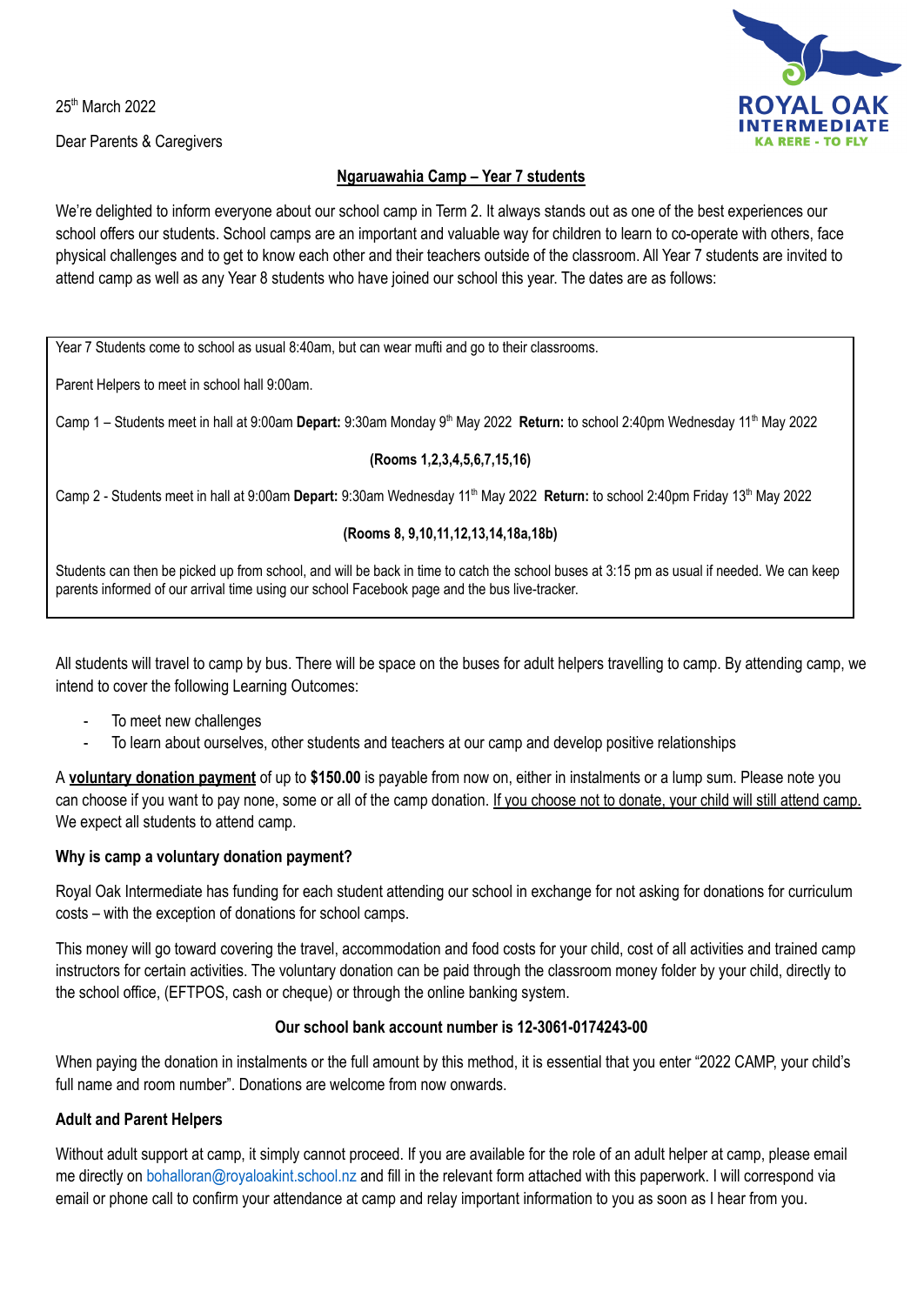### **Where is the camp? How can I contact my child if I need to?**

Ngaruawahia Campsite is located 20 minutes north of Hamilton. Please feel free to visit their website https://www.cyc.org.nz/. The phone number is 07-8248495. Students will not be available to speak during the day or night as they will be doing activities, so please do not call this number asking to speak to a student. Any important messages can be passed on by a teacher. Students are asked not to bring their phones or devices to camp. If you need to relay a message you can contact the camp, or the school at 09 636 5667. You can also contact the teacher in charge at camp, Lee Tibble directly on 0220841965.

### **What groups will my child be in? Where will they sleep?**

Students will be allocated activity groups and sleeping groups in the weeks leading up to camp. They will be given an opportunity to choose their groups. We will do our best to accommodate every child so that they are happy with their placements and set up to enjoy their camp experience. Activity groups are supervised and run by adult helpers, teachers and camp instructors. Activity groups are a mix of boys and girls. Boys sleep in the boys' cabins, while girls will sleep in the girls' cabins.

At night, teachers, adults and the Camp Instructors will be sleeping in close proximity to the student rooms. Students sleep in cabins of varying size from 4 – 10 persons and will be made aware of where and how to find adults if needed.

### **Parent Consent and Medical Information**

A Consent and Medical Form is attached and **this must be filled out in detail**. There will be trained staff at camp with up to date First Aid Certificates and the Ngaruawahia Medical Centre will be notified of our attendance at camp. Note, the medical form requires a commitment by the family to reimburse the school for any medical expenses, should this be necessary. Any medicines the student takes regularly should be brought to school on the day your child leaves for camp, in a re-sealable bag, labelled with the student's name, at what time during the day it should be administered, and the dosage. This is to be handed to the Camp Leader who will look after it and supervise administration. The only exception to this would be inhalers for asthmatics, and these should be noted on the medical form.

Students need to be granted consent to partake in swimming. Students will be kayaking on the camp pond where use of life-vests will be strictly observed. Items not to be brought to camp are indicated on the Gear List. Whilst we realise that parents may be interested in camp, casual visits to camp are not encouraged. The camp is on private property and is hired subject to certain conditions. Also, the arrival of family members may bring about homesickness so please make any requests of this nature in advance via email to bohalloran@royaloakint.school.nz .Thank you for your support of Camp 2022. If you have any questions about camp or have a problem that we can help with, feel free to contact me.

Kind regards

Basey Hallorar

Barry O' Halloran Deputy Principal

Lee Tibble Teacher in charge at Camp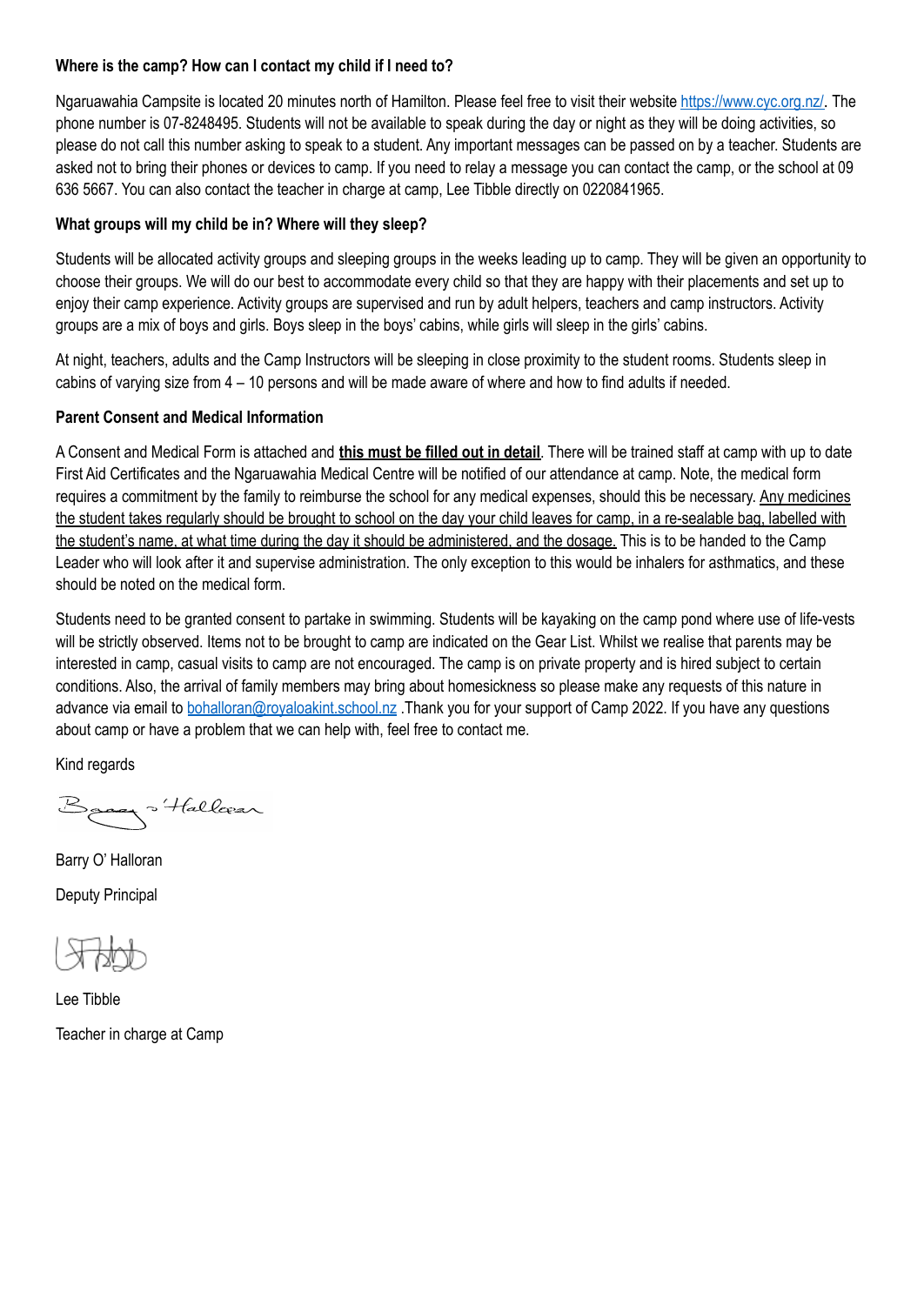Please keep this at home

## **CAMP GEAR LIST 2022**

| <b>CAMP CLOTHING &amp; EQUIPMENT</b>                                                                                                                                                                                                                                                                                                                     | <b>Packed before</b><br>camp | <b>Checked by</b><br>parent | Checked on return |
|----------------------------------------------------------------------------------------------------------------------------------------------------------------------------------------------------------------------------------------------------------------------------------------------------------------------------------------------------------|------------------------------|-----------------------------|-------------------|
| ALL CLOTHING & EQUIPMENT MUST BE NAMED<br>1 small suitcase/bag - with name tag<br>1 day bag/school bag<br>1 reusable water bottle<br>1 large plastic rubbish bag for wet clothing                                                                                                                                                                        |                              |                             |                   |
| <b>FOOTWEAR</b>                                                                                                                                                                                                                                                                                                                                          |                              |                             |                   |
| Sports shoes (will get wet)<br>1.<br>2.<br>Another pair of sports shoes (dry activities)<br>3.<br>Jandals or slip-ons for showers & night time                                                                                                                                                                                                           |                              |                             |                   |
| <b>CLOTHING</b>                                                                                                                                                                                                                                                                                                                                          |                              |                             |                   |
| 2 x Warm jerseys/hoodies<br>1.<br>2.<br>At least 4 t-shirts (long sleeve is fine too)<br>3.<br>Trousers $-2x$ pairs of track pants<br>2 x pair of shorts (preferably quick dry)<br>4.<br>5 x changes of underwear<br>5.<br>Raincoat (preferably waterproof)<br>6.<br>5 x Pair of socks<br>7 <sub>1</sub><br>Sunhat & Beanie<br>8.<br>9.<br>Swimming togs |                              |                             |                   |
| TOILET GEAR (In a washbag)                                                                                                                                                                                                                                                                                                                               |                              |                             |                   |
| Toothbrush<br>1.<br>2.<br>Toothpaste<br>3.<br>Shower gel/Soap<br>2-3 Towels<br>4.<br>Hairbrush or comb<br>5.<br>6.<br>Shampoo                                                                                                                                                                                                                            |                              |                             |                   |
| <b>SLEEPING EQUIPMENT</b>                                                                                                                                                                                                                                                                                                                                |                              |                             |                   |
| Sleeping bag & bed sheet<br>1.<br>2.<br>Under sheet to protect mattress<br>3.<br>Pillow<br>Pillowcase<br>4.<br>5.<br>Pyjamas<br>Torch<br>6.                                                                                                                                                                                                              |                              |                             |                   |
| <b>STATIONARY</b>                                                                                                                                                                                                                                                                                                                                        |                              |                             |                   |
| Camp Journal (use existing book from school)<br>1.<br>2.<br>Pen or pencil<br>3.<br>Reading Material, books or comics                                                                                                                                                                                                                                     |                              |                             |                   |
| <b>FOOD</b><br>'1. PACKED LUNCH FOR DAY 1 with full water bottle<br>One or two packets of biscuits to be handed in and shared for<br>morning, afternoon and night time teas.                                                                                                                                                                             |                              |                             |                   |
| <b>ENSURE WARM CLOTHES ARE PACKED</b>                                                                                                                                                                                                                                                                                                                    |                              |                             |                   |

**NOT PERMITTED: SPEAKERS, RADIOS, ELECTRONIC GAMES, MONEY, LOLLIES, FIZZY DRINKS, PHONES, MAKEUP, JEWELLERY**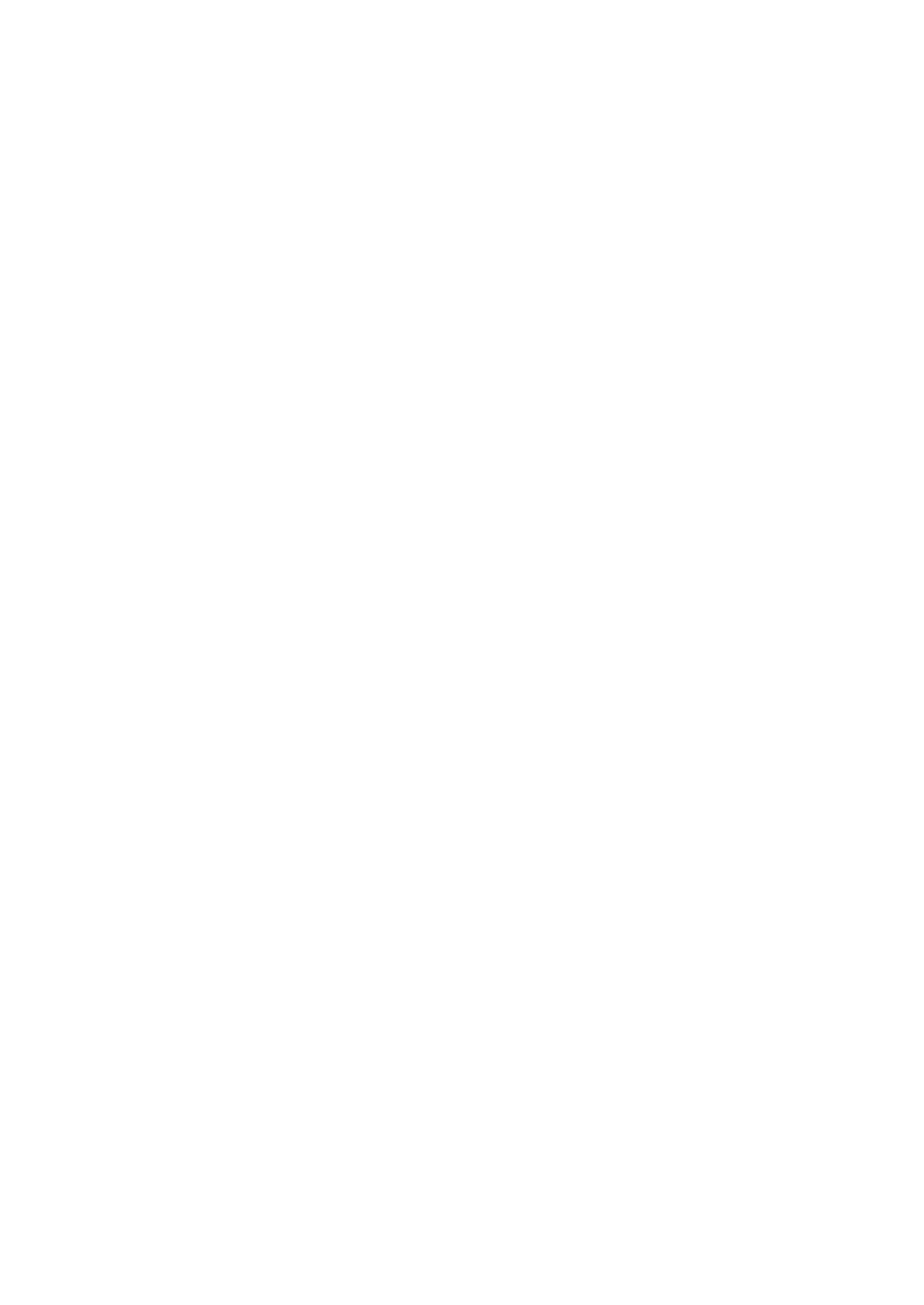### **Please return the next three pages to your child's teacher or school office**

#### **Please circle one of the options below**

1. I intend on making a voluntary donation of \$ \_\_\_\_\_\_\_\_\_ **OR** I don't intend on making a voluntary donation

### **2. PARENT HELP**

Would you like to be considered to come as an adult helper on camp, please circle YES or NO below

YES NO

As an adult helper, you'll be asked to lead or supervise an activity during the day that you feel comfortable with for some of the duration of the camp. This could be by yourself and/or with another parent or teacher. In the evening, adult helpers can opt in or out of the activities as well as avail of the hot pools and swimming pool to relax. All transport, food and accommodation will be covered. All dietary requirements can be catered for. Ideally, we would like parents who are available to come for the full duration of Camp 1 or Camp 2. If you can't commit to the full duration, get in touch with me and we may be able to work something out.

Please return this slip as soon as possible to school and follow up with an email to me, Barry O' Halloran on bohalloran@royaloakint.school.nz. I will contact you back as soon as possible to confirm your place at camp as an adult helper. Please do contact me early on if you intend on coming to camp. Your support is always appreciated!

**DIETARY NEEDS -** Has your child any specific food needs? e.g. vegetarian, no beef or pork, no dairy (Please be specific of what they can and can't eat or drink)

\_\_\_\_\_\_\_\_\_\_\_\_\_\_\_\_\_\_\_\_\_\_\_\_\_\_\_\_\_\_\_\_\_\_\_\_\_\_\_\_\_\_\_\_\_\_\_\_\_\_\_\_\_\_\_\_\_\_\_\_\_\_\_\_\_\_\_\_\_\_\_\_\_\_\_\_\_\_\_\_\_\_\_\_\_\_\_\_\_\_\_\_\_\_\_\_\_\_\_\_\_\_\_\_ \_\_\_\_\_\_\_\_\_\_\_\_\_\_\_\_\_\_\_\_\_\_\_\_\_\_\_\_\_\_\_\_\_\_\_\_\_\_\_\_\_\_\_\_\_\_\_\_\_\_\_\_\_\_\_\_\_\_\_\_\_\_\_\_\_\_\_\_\_\_\_\_\_\_\_\_\_\_\_\_\_\_\_\_\_\_\_\_\_\_\_\_\_\_\_\_\_\_\_\_\_\_\_\_ \_\_\_\_\_\_\_\_\_\_\_\_\_\_\_\_\_\_\_\_\_\_\_\_\_\_\_\_\_\_\_\_\_\_\_\_\_\_\_\_\_\_\_\_\_\_\_\_\_\_\_\_\_\_\_\_\_\_\_\_\_\_\_\_\_\_\_\_\_\_\_\_\_\_\_\_\_\_\_\_\_\_\_\_\_\_\_\_\_\_\_\_\_\_\_\_\_\_\_\_\_\_\_\_

### **PERMISSION** – Cross out **one** of these below

I approve of **Example 2** attending camp at Ngaruawahia, and in the event of emergency, I authorise obtaining of qualified medical assistance deemed necessary by the teacher-in-charge.

**OR**

|                                                  | _attending camp. |      |  |
|--------------------------------------------------|------------------|------|--|
|                                                  |                  | DATE |  |
| (Parent or Caregiver)                            |                  |      |  |
| PHONE NUMBER <b>EXAMPLE AND THE SET OF STATE</b> |                  |      |  |
|                                                  |                  |      |  |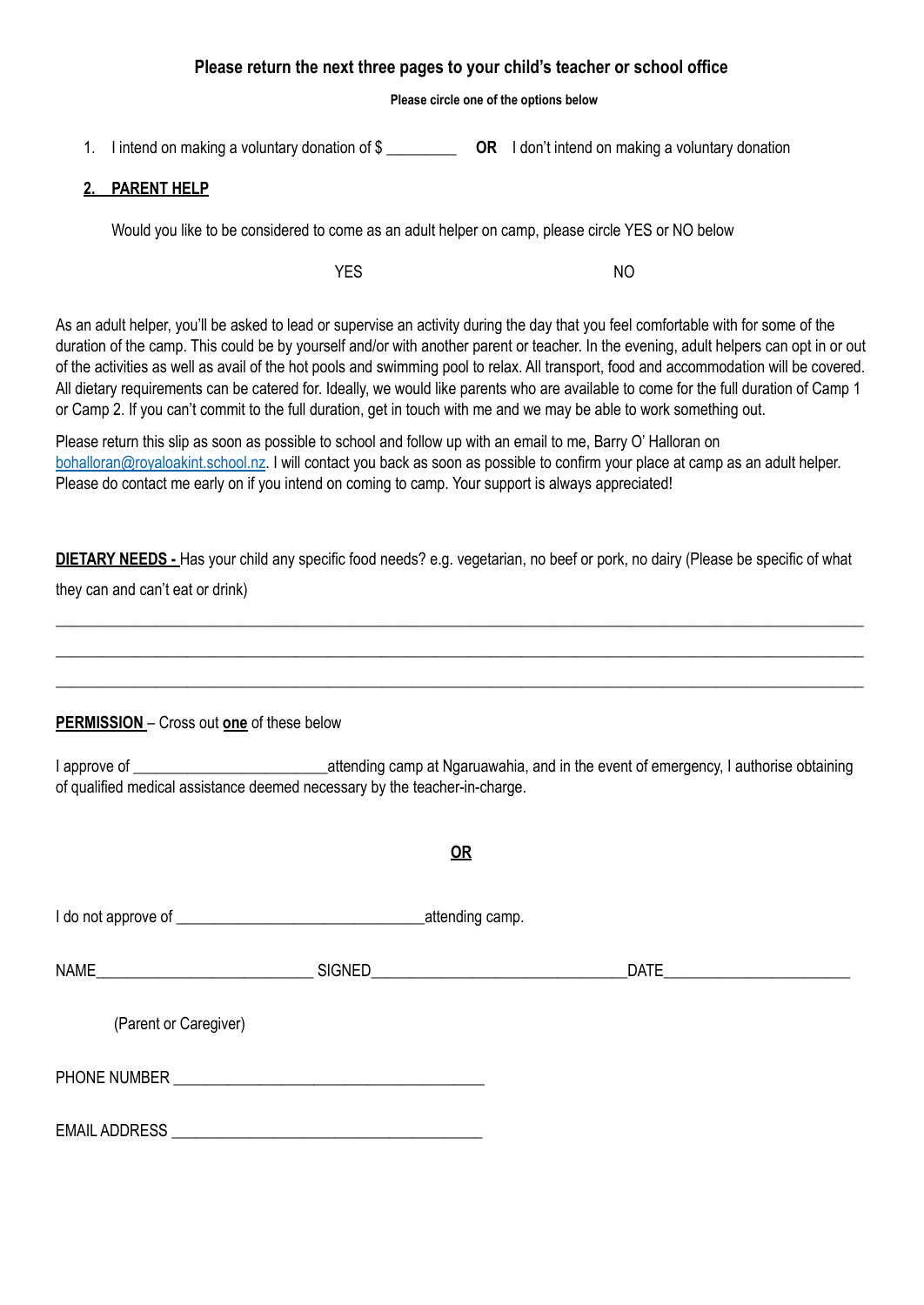# **Ngaruawahia Camp Consent & Medical Form**

Please return to school

|                                                                                                                                                      | Phone No: ______________________           |                    |                                           |
|------------------------------------------------------------------------------------------------------------------------------------------------------|--------------------------------------------|--------------------|-------------------------------------------|
|                                                                                                                                                      | <b>MEDICAL</b>                             |                    |                                           |
|                                                                                                                                                      |                                            |                    |                                           |
| Please tick if your child suffers from any of the following:<br><b>Bed Wetting</b><br>$\Box$ Any type of Fits<br><b>Dizzy Spells</b><br>Sleepwalking | <b>Heart Condition</b><br><b>Blackouts</b> | Asthma<br>Migraine | <b>Diabetes</b><br><b>Travel Sickness</b> |
| Other (Please specify)                                                                                                                               |                                            |                    |                                           |
|                                                                                                                                                      |                                            |                    |                                           |
|                                                                                                                                                      |                                            |                    |                                           |
|                                                                                                                                                      |                                            |                    |                                           |
|                                                                                                                                                      |                                            |                    |                                           |
| Allergies to:<br><b>Other Drugs</b><br>Penicillin                                                                                                    | Any Foods                                  | Other              |                                           |
| Please specify if any special care is recommended:                                                                                                   |                                            |                    |                                           |
|                                                                                                                                                      |                                            |                    |                                           |
|                                                                                                                                                      |                                            |                    |                                           |
| Tetanus immunisation - year of last tetanus immunisation: ______________________                                                                     |                                            |                    |                                           |
| (Tetanus is usually given at five years old (as Triple Antigen or CDT) and at fifteen years old (as ADT)                                             |                                            |                    |                                           |
| Tablets and medicines - Is your child presently taking any tablets or medication?                                                                    |                                            | YES / NO           |                                           |